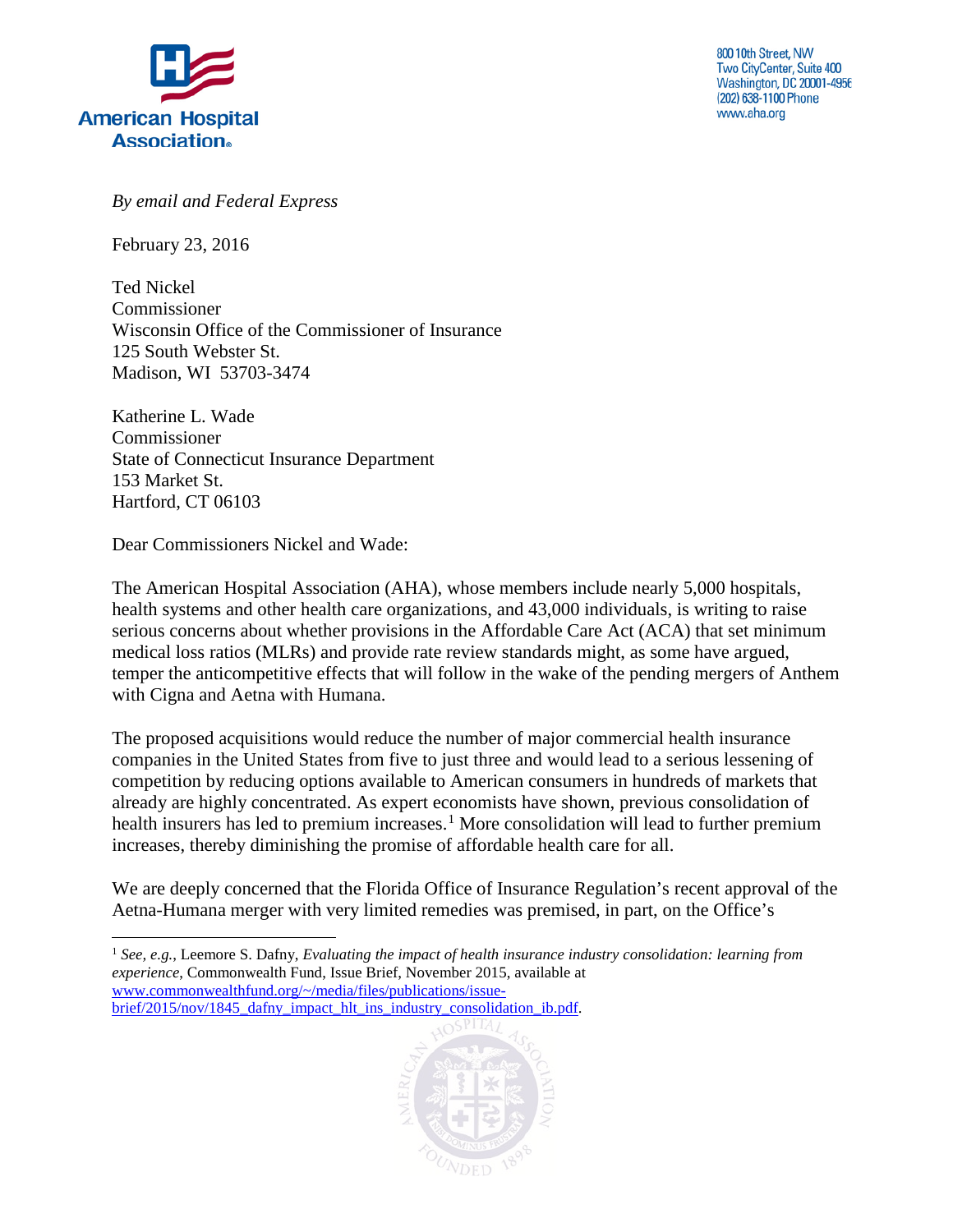The Honorable Ted Nickel The Honorable Katherine Wade February 23, 2016 Page 2 of 5

acceptance of the argument that medical loss requirements in Florida, and more recently in federal, law effectively limit any entities' ability to exercise market power, independent of market concentration.<sup>[2](#page-1-0)</sup>

As discussed below, that argument does not withstand scrutiny.<sup>[3](#page-1-1)</sup> We believe that state regulators should be extremely skeptical about the validity of such arguments. We urge that you share this letter with all your colleagues on the respective task forces you chair to inform the analyses of the task forces and the regulators in the individual states. $4$ 

## **The Minimum MLR Standard Will Not Protect Consumers from Higher Premiums**

The ACA's MLR provision is intended to ensure that consumers get value for their premium dollar when purchasing health insurance. The ACA requires an insurer selling in the individual or small group market to use at least 80 percent of each premium dollar to pay for medical care (i.e., claims costs) and quality improvement activities. The minimum threshold for the large group market is 85 percent. Insurers must report their MLRs to the Centers for Medicare & Medicaid Services (CMS), which provides for oversight of insurer compliance and also provides for public disclosure of insurer MLR data. If insurers do not meet or exceed the 80 or 85 percent MLR standard, they are required to pay refunds or rebates to their enrollees. While the MLR has helped improve the value of health insurance products (because the percentage of enrollees in plans meeting the minimum standards has increased each year), for the following reasons it does not create an effective brake on premium increases in concentrated markets:

- About three of every five workers are in plans that are not covered by the ACA's MLR standard (or by any state MLR requirements). This is largely because MLR requirements do not apply to private sector, self-insured health plans. If a self-insured employer plan purchases administrative services and/or stop-loss (reinsurance) coverage from an insurer, the cost of those products is not subject to the MLR constraints.
- The MLR does not address the premium amount. It only requires that a minimum percent of that premium be used for medical claims and quality enhancing activities.

<span id="page-1-0"></span><sup>2</sup> Florida Office of Insurance Regulation, Report on review of the Aetna Inc.'s acquisition of Humana and affiliates (Feb. 12, 2016) at 20, available at

<span id="page-1-1"></span>[www.floir.com/siteDocuments/Report\\_on\\_Review\\_of\\_the\\_Aetna\\_Inc\\_Acquisition\\_of\\_Humana\\_and\\_Affiliates.pdf.](http://www.floir.com/siteDocuments/Report_on_Review_of_the_Aetna_Inc_Acquisition_of_Humana_and_Affiliates.pdf) <sup>3</sup> See also Mark V. Pauly, Ph.D., *The worst of both worlds: mergers like Anthem-Cigna and Aetna-Humana could lead to higher premiums and higher costs.* US News & World Report Policy Dose (July 29, 2015), available at www.usnews.com/opinion/blogs/policy-dose/2015/07/29/why-health-insurance-mergers-could-mean-higherpremiums.

<span id="page-1-2"></span><sup>&</sup>lt;sup>4</sup> An earlier AHA analysis of the why MLR and rate review standards are not a defense to further heath plan consolidations can be found on the AHA website at [http://www.advancinghealthinamerica.org/wp](http://www.advancinghealthinamerica.org/wp-content/uploads/2015/09/Plan-consolidation-MLR-factsheet_8-18-15_clean.pdf)[content/uploads/2015/09/Plan-consolidation-MLR-factsheet\\_8-18-15\\_clean.pdf](http://www.advancinghealthinamerica.org/wp-content/uploads/2015/09/Plan-consolidation-MLR-factsheet_8-18-15_clean.pdf) and http://www.advancinghealthinamerica.org/wp-content/uploads/2015/09/Rate-Review-Factsheet 8.27.15 final.pdf.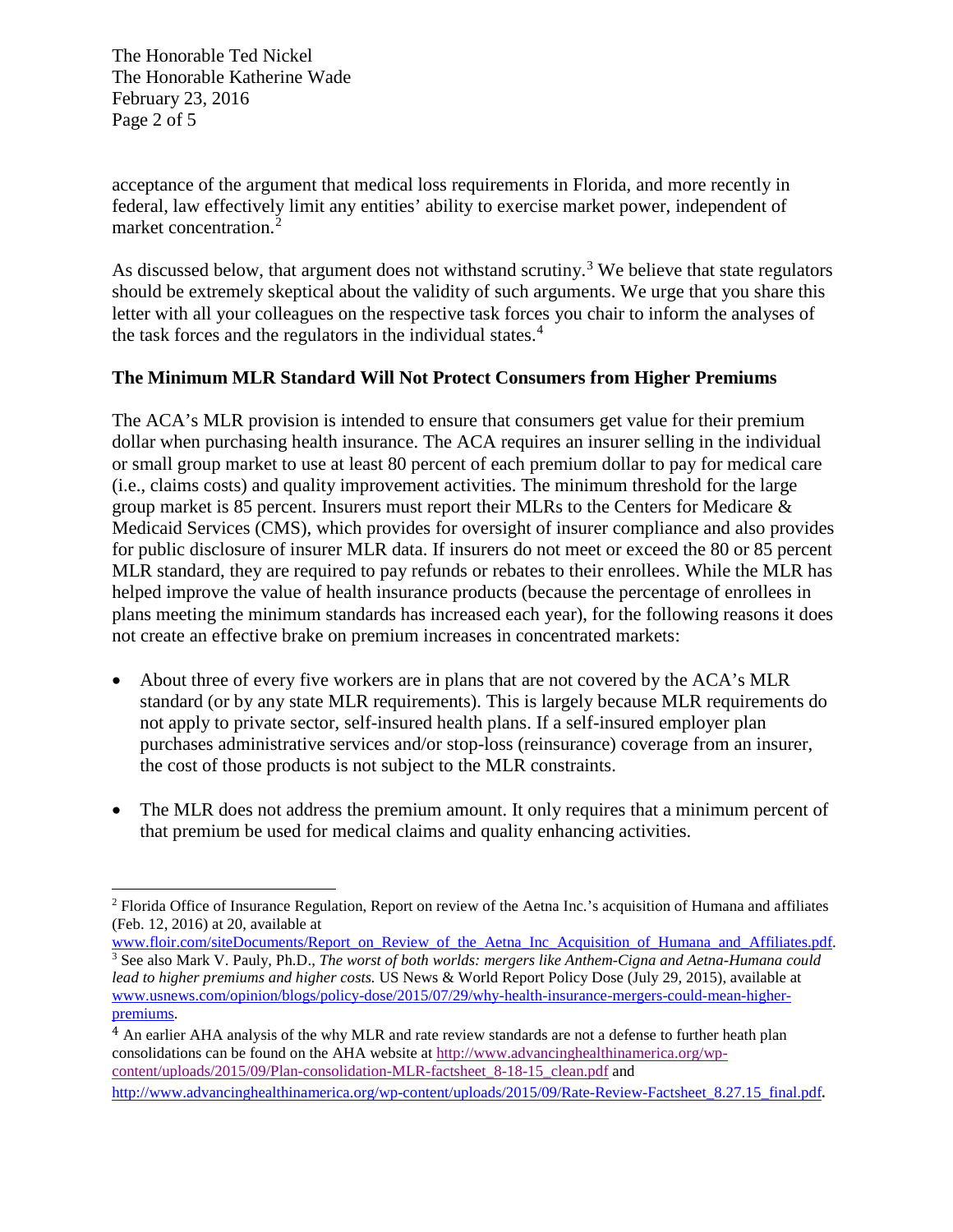The Honorable Ted Nickel The Honorable Katherine Wade February 23, 2016 Page 3 of 5

- Similarly, the MLR regulations seek to limit insurer profits but would not protect consumers from post-merger harm that would result from the loss of competitors. Insurers may still find it profitable to raise premiums and pay consumers higher rebates in order to retain higher profits. For example, national MLRs in 2013 were 86 percent, 84 percent and 89 percent for the individual, small group and large group markets (compared with the required minimums of 80 percent for individual and small group market and 85 percent large group market floors). This suggests insurers will have room for post-merger price increases while still meeting minimum MLR standards.<sup>[5](#page-2-0)</sup>
- The federal rules for reporting MLRs provide for aggregation at a relatively high level. In general, the MLR is not based on each policy offered by an insurer, but on the insurer's annual aggregate performance within each market (individual, small group or large group) and state.<sup>[6](#page-2-1)</sup> This broad application of the MLR, as required by the ACA's implementing regulations, can mask potentially wide differences in the return on premium for an insurer's different health insurance products. Consequently, the MLR does not provide a limit on the ability of an insurer to offer specific products that fail to meet the minimum MLR threshold.
- Some insurers may get around the MLR requirements in ways that will enable them to increase premiums. Labeling profits as costs is one possibility; an insurer could create a separate quality improvement arm and charge that arm fees that offset profits exceeding the MLR minimum standard.<sup>[7](#page-2-2)</sup>
- The ACA allows insurers to classify expenses for certain quality improvement activities as clinical benefits and count them as medical claims. To raise their MLRs, some insurers may identify some administrative costs as quality improvement expenses. Although CMS has provided detailed guidance on reporting requirements for quality improvement expenses, there is likely still some room for reclassification of costs.
- Resource constraints limit the ability of CMS to provide much oversight of insurers' MLR reporting. CMS can only do a detailed review of issuer MLR reporting compliance for a small number of insurers each year.

## **Rate Review Standards**

In addition to the ACA's MLR standards, some argue rate review will apply pressure on insurers to hold down rate increases. Under the ACA's federal rate review standard, health insurance carriers are required to file and publicly justify proposed rate increases of 10 percent or more.

<span id="page-2-1"></span><sup>6</sup> A loss ratio computed separately for an insurer's specific book of business would be subject to more volatility due, for example, to unexpected utilization changes than would a measure across the insurer's entire book of business.

<span id="page-2-0"></span><sup>5</sup> Dafny, *supra*, Note 1; Robert Book, *How the Medical Loss Ratio Requirement Could Increase Health Insurance Premiums and Insurer Profits at Taxpayer Expense* (April 2013), available at [http://americanactionforum.org/uploads/files/research/MLR\\_Paper\\_Final.pdf.](http://americanactionforum.org/uploads/files/research/MLR_Paper_Final.pdf)

<span id="page-2-2"></span><sup>7</sup> Dafny, *supra,* Note 1.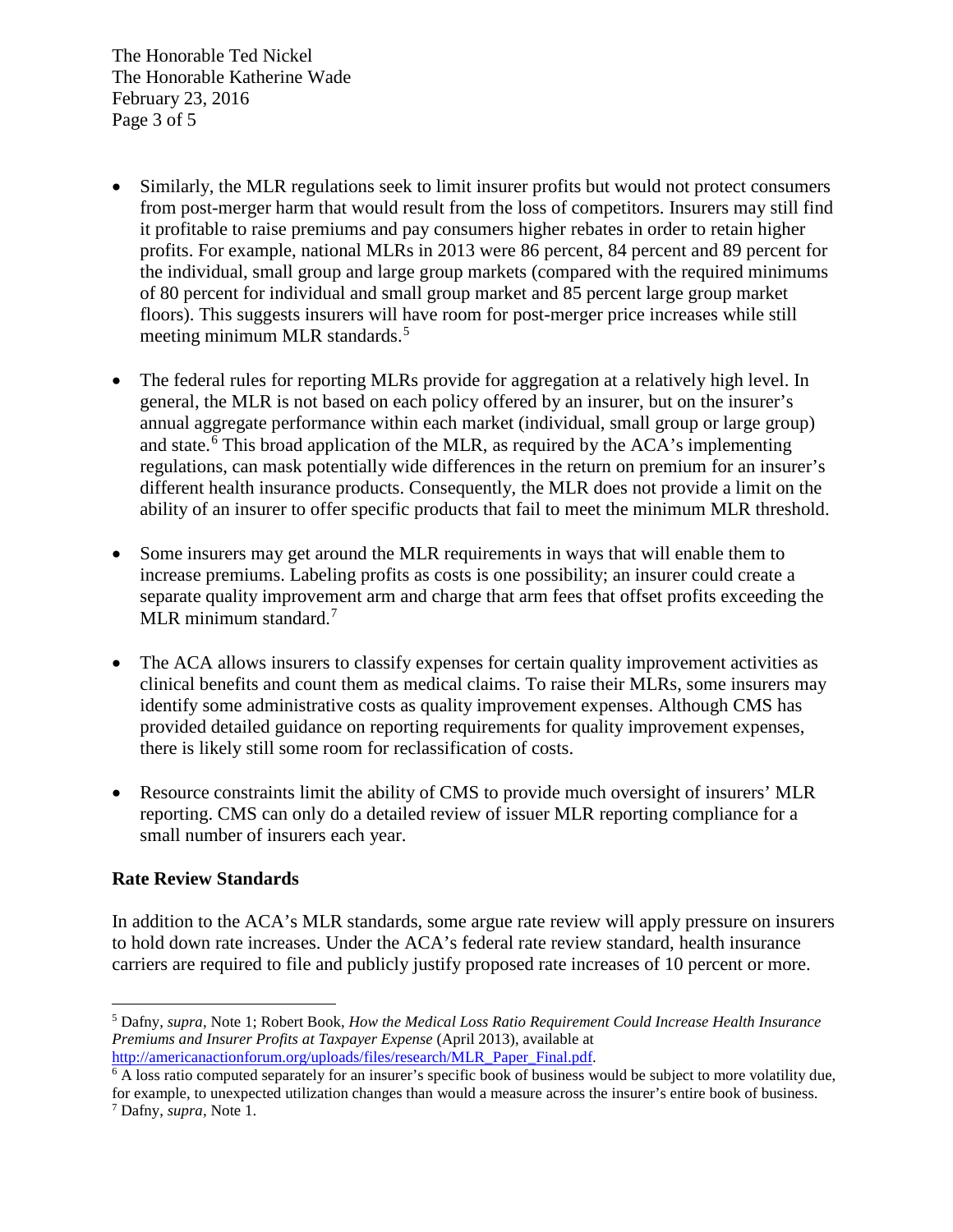The Honorable Ted Nickel The Honorable Katherine Wade February 23, 2016 Page 4 of 5

States – typically, through their insurance departments – may provide for additional review of health insurance carriers' rates.

Most states review rates that have been filed but do not require the rates be approved before insurers can charge them ("file and use"). Some states require the insurer to obtain "prior approval" of their rates and may require an insurer to change its rates in order to be able to sell the policy. While rate review has the potential to slow the rate of premium increases, its effect is likely to be modest unless the state goes a step further and actually *regulates* the rates that insurers charge. Moreover:

- Federal rate review is not universal. It only applies to non-grandfathered plans offered in the small and individual markets and, in most states, to non-association sponsored health plans. In 2011, when the Department of Health and Human Services (HHS) issued the final rate review rule, it estimated that 35 million people would be covered by products subject to rate review. That represented about 17 percent of the commercial market for health insurance.<sup>[8](#page-3-0)</sup>
- The federal rate review process does not preempt states' own rate review laws or procedures. As a result, the wide variation in the effectiveness of states' processes has continued post-ACA. State processes continue to vary with respect to the authority each state gives its insurance department to reject or revise proposed rates.<sup>[9](#page-3-1)</sup>
- Some states may not support strong rate review even if the insurance department has the authority to reject or modify rates.<sup>[10](#page-3-2)</sup>
- In states that have not been identified by HHS as having effective review processes, HHS has been slow to make rates transparent. And, importantly, although HHS may take into account recommendations by state regulators about excessive or unjustified rate increases in determining which plans may be offered as Qualified Health Plans through health insurance exchanges, HHS does not have the authority to reject rates.<sup>[11](#page-3-3)</sup>
- In some states, rate review results in *higher*, not lower rates. The Commonwealth Fund reported last year several examples of states that urged insurers to raise rates even more than insurers proposed.<sup>[12](#page-3-4)</sup>

<span id="page-3-1"></span><sup>9</sup> Available at [http://consumersunion.org/wp-content/uploads/2014/04/Exhibit-A-State-List-Public-Participation.pdf;](http://consumersunion.org/wp-content/uploads/2014/04/Exhibit-A-State-List-Public-Participation.pdf) [http://www.healthcaredive.com/news/state-rate-regulation-is-there-one-future-or-50/391431/.](http://www.healthcaredive.com/news/state-rate-regulation-is-there-one-future-or-50/391431/)

<span id="page-3-0"></span><sup>8</sup> Final Rule with Comment Period: Rate Increase Disclosure and Review, 76 *Federal Register* 29964 - 29988, available at [http://www.gpo.gov/fdsys/pkg/FR-2011-05-23/pdf/2011-12631.pdf.](http://www.gpo.gov/fdsys/pkg/FR-2011-05-23/pdf/2011-12631.pdf)

<span id="page-3-2"></span><sup>10</sup> Reed Abelson, Health insurers raise some rates by double digits. *The New York Times* (Jan. 5, 2013)*, available at* http://www.nytimes.com/2013/01/06/business/despite-new-health-law-some-see-sharp-rise-in-premiums.html? r=0. <sup>11</sup> ACA addresses our long history of premium rate hikes*. The Hill*, Congress Blog (June 16, 2014), available at

<span id="page-3-4"></span><span id="page-3-3"></span>[http://thehill.com/blogs/congress-blog/healthcare/209330-aca-addresses-our-long-history-of-premium-rate-hikes.](http://thehill.com/blogs/congress-blog/healthcare/209330-aca-addresses-our-long-history-of-premium-rate-hikes) <sup>12</sup> Proposed premium rate increases for 2016: the jury is still out. *The Commonwealth Fund Blog* (July 21, 2015), available at [www.commonwealthfund.org/publications/blog/2015/jul/proposed-premium-rate-increases-for-2016.](http://www.commonwealthfund.org/publications/blog/2015/jul/proposed-premium-rate-increases-for-2016)